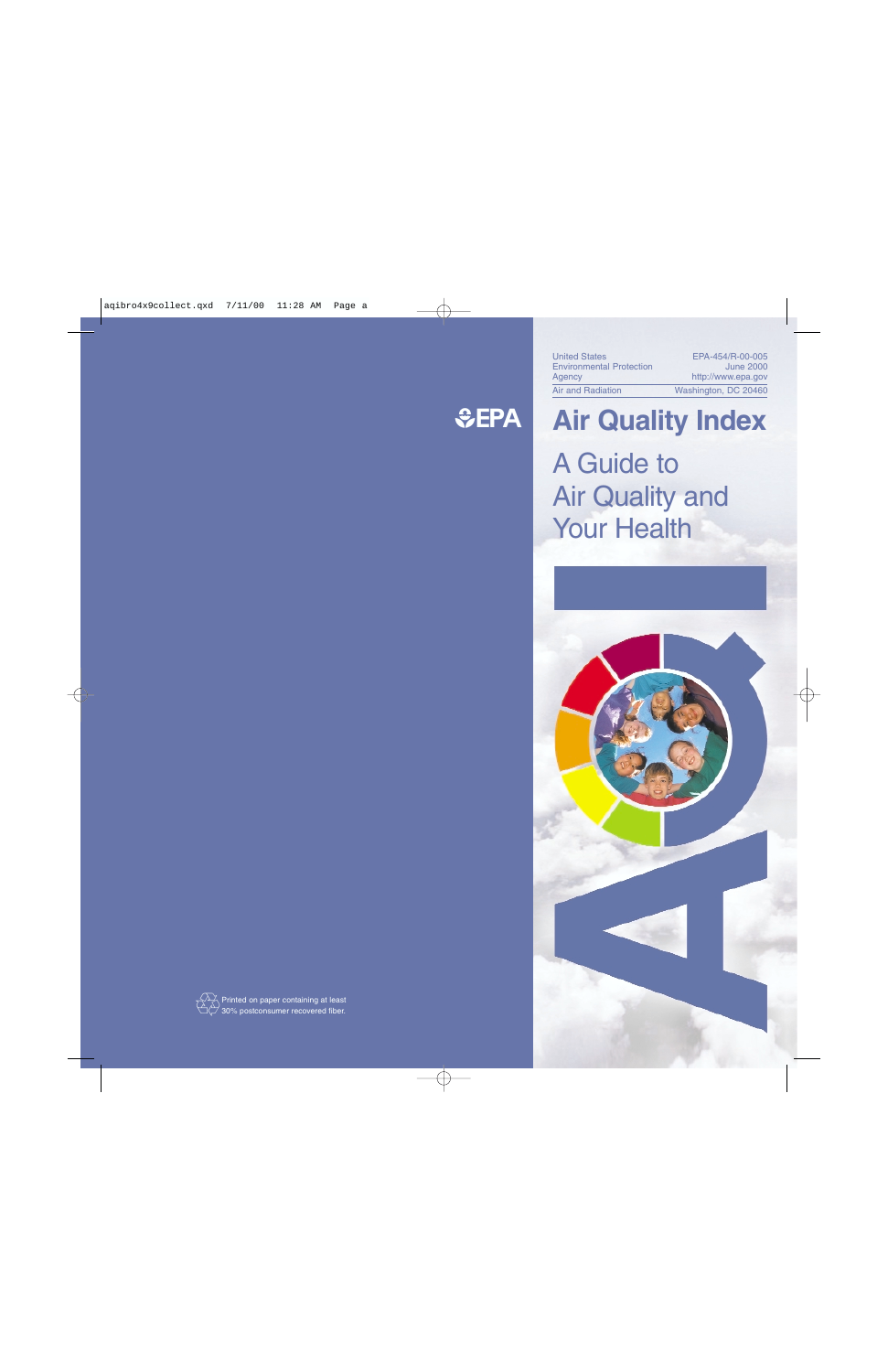*"Local air quality is unhealthy today."*

*"It's a code red day for ozone."*

Increasingly, radio, TV, and newspapers are providing information like this to local communities. But what does it mean to you ...if you plan to be outdoors that day? ...if you have children who play outdoors? ...if you are retired? ...if you have asthma? This booklet will help you understand what this information means to you and your family and what you can do to protect your health.

*"Today's Air Quality Index is 105, which is unhealthy for sensitive groups."*

# Air Quality Index

# A Guide to Air Quality and Your Health

Local air quality affects how we live and breathe. Like the weather, it can change from day to day or even hour to hour. The U.S. Environmental Protection Agency (EPA) and others are working to make information about outdoor air quality as available to the public as information about the weather. A key tool in this effort is the Air Quality Index, or AQI. EPA and local officials use the AQI to provide the public with timely and easyto-understand information on local air quality and whether air pollution levels pose a health concern.

This booklet tells you about the AQI and how it is used to provide air quality information. It also tells you about the possible health effects of major air pollutants at various levels and suggests actions you can take to protect your health when pollutants in your area reach unhealthy concentrations.

## What is the AQI?

The AQI is an index for reporting daily air quality. It tells you how clean or polluted your air is, and what associated



Air quality directly affects our quality of life.

health concerns you should be aware of. The AQI focuses on health effects that can happen within a few hours or days after breathing polluted air. EPA uses the AQI for five major air pollutants regulated by the Clean Air Act: ground-level ozone, particulate matter, carbon monoxide, sulfur dioxide, and nitrogen dioxide. For each of these pollutants, EPA has established national air quality standards to protect against harmful health effects.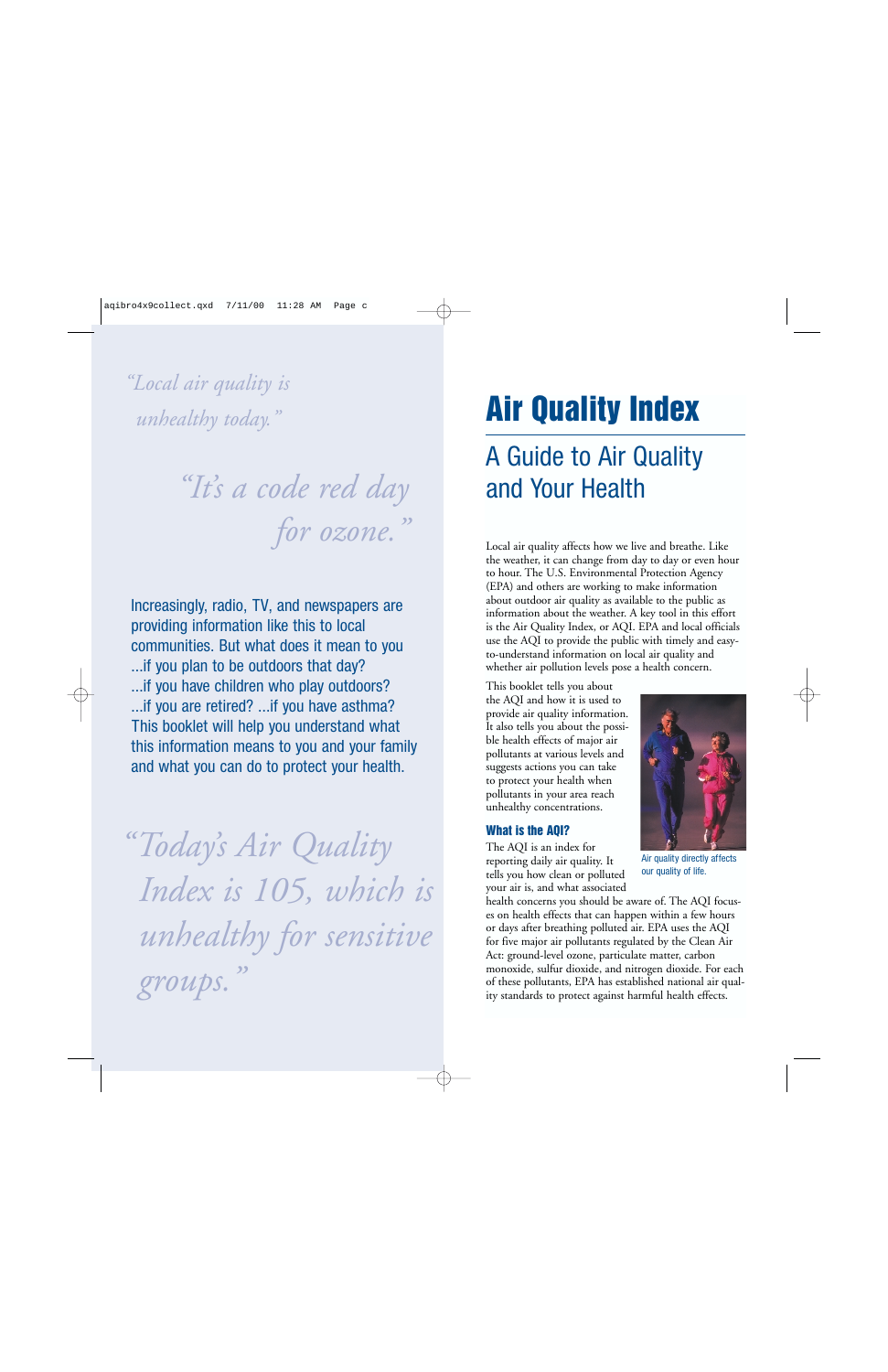

#### How does the AQI work?

You can think of the AQI as a yardstick that runs from 0 to 500. The higher the AQI value, the greater the level of air pollution and the greater the health danger. For example, an AQI value of 50 represents good air quality and little potential to affect public health, while an AQI value over 300 represents hazardous air quality.

An AQI value of 100 generally corresponds to the national air quality standard for the pollutant, which is the level EPA has set to protect public health. So, AQI values below 100 are generally thought of as satisfactory. When AQI values are above 100, air quality is considered to be unhealthy—at first for certain sensitive groups of people, then for everyone as AQI values get higher.

#### Understanding the AQI

The purpose of the AQI is to help you understand what local air quality means to your health. To make the AQI as easy to understand as possible, EPA has divided the AQI scale into six categories, shown below:

| <b>Air Quality Index</b><br>(AQI) Values        | <b>Levels of Health Concern</b>       | <b>Colors</b>                   |
|-------------------------------------------------|---------------------------------------|---------------------------------|
| <b>When the AQI</b><br><i>is in this range:</i> | air quality conditions are:           | as symbolized<br>by this color: |
| $0$ to 50                                       | Good                                  | Green                           |
| $51$ to $100$                                   | <b>Moderate</b>                       | Yellow                          |
| 101 to 150                                      | <b>Unhealthy for Sensitive Groups</b> | Orange                          |
| 151 to 200                                      | <b>Unhealthy</b>                      | Red                             |
| 201 to 300                                      | <b>Very Unhealthy</b>                 | Purple                          |
| 301 to 500                                      | Hazardous                             | <b>Maroon</b>                   |

Each category corresponds to a different level of health concern. For example, when the AQI for a pollutant is between 51 and 100, the health concern is "Moderate." Here are the six levels of health concern and what they mean:

■ "Good" The AQI value for your community is between 0 and 50. Air quality is considered satisfactory and air pollution poses little or no risk.

■ "Moderate" The AQI for your community is between 51 and 100. Air quality is acceptable; however, for some pollutants there may be a moderate health concern for a very small number of individuals. For example, people who are unusually sensitive to ozone may experience respiratory symptoms.

■ "Unhealthy for Sensitive Groups" Certain groups of people are particularly sensitive to the harmful effects of certain air pollutants. This means they are likely to be affected at lower levels than the general public. For example, children and adults who are active outdoors and people with respiratory disease are at greater risk from exposure to ozone, while people with heart disease are at greater risk from carbon monoxide. Some people may be sensitive to more than one pollutant. When AQI values are between 101 and 150, members of sensitive groups may experience health effects. The general public is not likely to be affected when the AQI is in this range.

■ **"Unhealthy"** AQI values are between 151 and 200. Everyone may begin to experience health effects. Members of sensitive groups may experience more serious health effects.

■ "Very Unhealthy" AQI values between 201 and 300 trigger a health alert, meaning everyone may experience more serious health effects.

■ "Hazardous" AQI values over 300 trigger health warnings of emergency conditions. The entire population is more likely to be affected.

#### AQI colors

EPA has assigned a specific color to each AQI category to make it easier for people to understand quickly the significance of air pollution levels in their communities. For example, the color orange means that conditions are "unhealthy for sensitive groups"; the color red means that conditions may be "unhealthy" for everyone, and so on. You may see these colors when the AQI is reported in the newspaper or on television, or on your state or local air pollution agency's web site. The colors can help you rapidly determine whether air pollutants are reaching unhealthy levels in your area.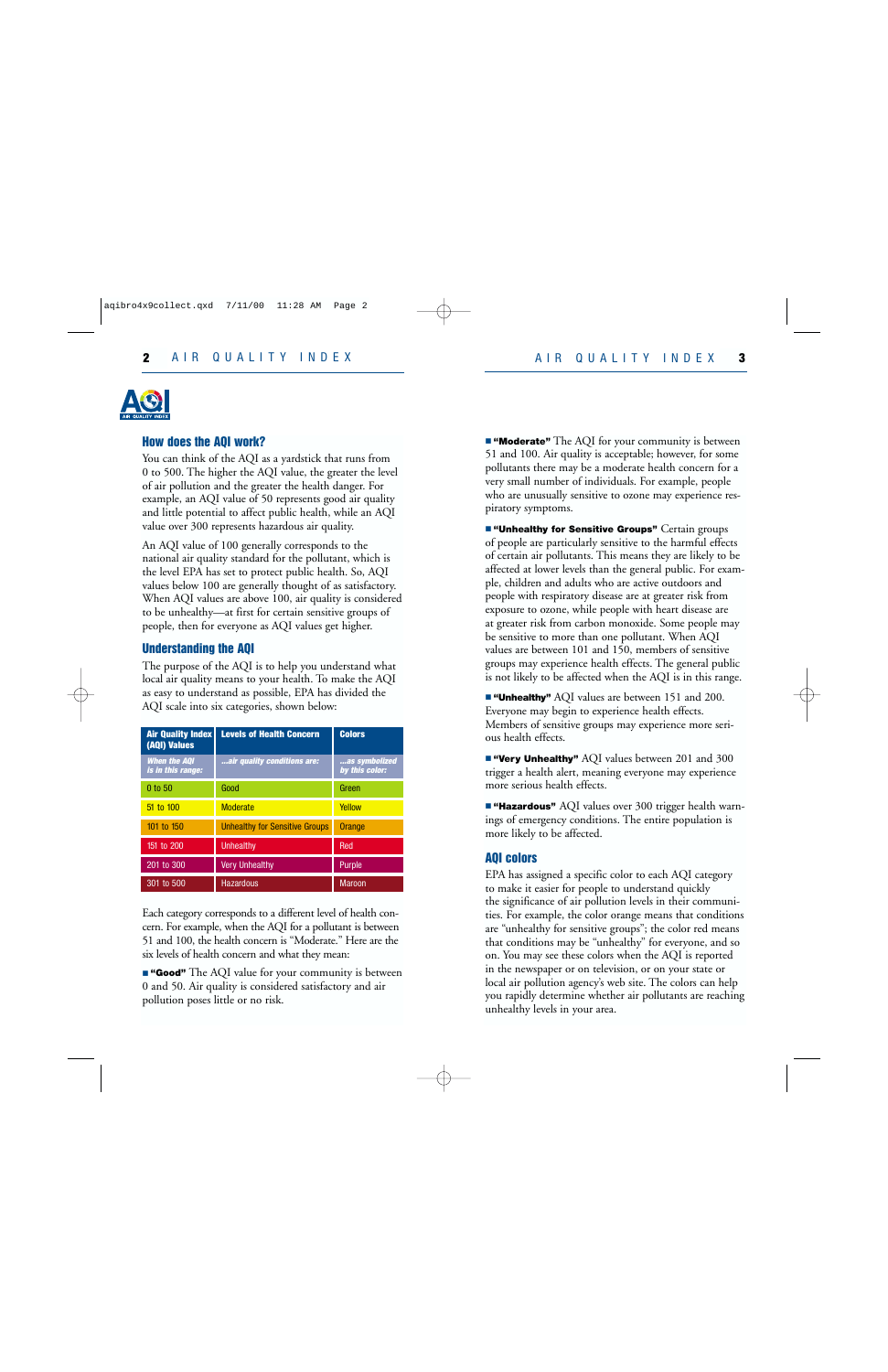

#### How is a community's AQI calculated?

Air quality is measured by networks of monitors that record the concentrations of the major pollutants at more than a thousand locations across the country each day. These raw measurements are then converted into AQI values using standard formulas developed by EPA. An AQI value is calculated for each of the individual pollutants in an area (ground-level ozone, particulate matter, carbon monoxide, sulfur dioxide, and nitrogen dioxide). Finally, the highest of the AQI values for the individual pollutants becomes the AQI value for that day. For example, if on July 12 a certain area had AQI values of 90 for ozone and 88 for sulfur dioxide, the AQI value would be 90 for the pollutant ozone on that day.



Children active outdoors can be sensitive to some air pollutants.

#### When and how is the AQI reported to the public?

In large metropolitan areas (more than 350,000 people), state and local agencies are required to report the AQI to the public daily. When the AQI is above 100, they must also report which groups (e.g., children, people with asthma or heart disease) may be sensitive to the specific pollutant. If two or more pollutants have AQI values above 100 on a given day, agencies will report all the groups that are sensitive to those pollutants. Although it is not required, many smaller communities also report the AQI as a public health service.

Many metropolitan areas also report an AQI forecast that allows local residents to plan their activities to protect their health.

The AQI is a national index, so the values and colors used to show local air quality and the associated level of health concern will be the same everywhere you go in the U.S. Look for the AQI to be reported in your local newspaper, on television and radio, on the Internet, and on state and local telephone hotlines.

#### ■ AQI in the Newspaper

Newspapers may use different formats to report the AQI. Here is one example:



Pollutant: Ozone Today's Forecast: 130 Quality: Unhealthy for Sensitive Groups Children and people with

asthma are the groups most at risk.

#### ■ AQI in Television and Radio Weather Reports

Your local television or radio weathercasters may use the AQI to provide information about air quality in your area. Here's the type of report you might hear:

*The Air Quality Index today was 160, a code red day. Air quality was unhealthy due to ozone. Hot, sunny weather and stagnant air caused ozone in Center City to rise to unhealthy levels. Children and people with asthma are the groups most at risk.*

You might also hear your weathercasters use the AQI to forecast air quality levels for the coming day. They may provide suggestions about how to protect your health when the air is unhealthy to breathe:

*Tomorrow, the AQI for Center City is predicted to be between 160 and 170, a code red day. This means that air pollution will be at unhealthy levels. The combination of cold winter air and morning rush-hour traffic will cause carbon monoxide to rise to unhealthy levels. People with heart disease should plan to limit moderate exertion and avoid sources of carbon monoxide, such as heavy traffic.*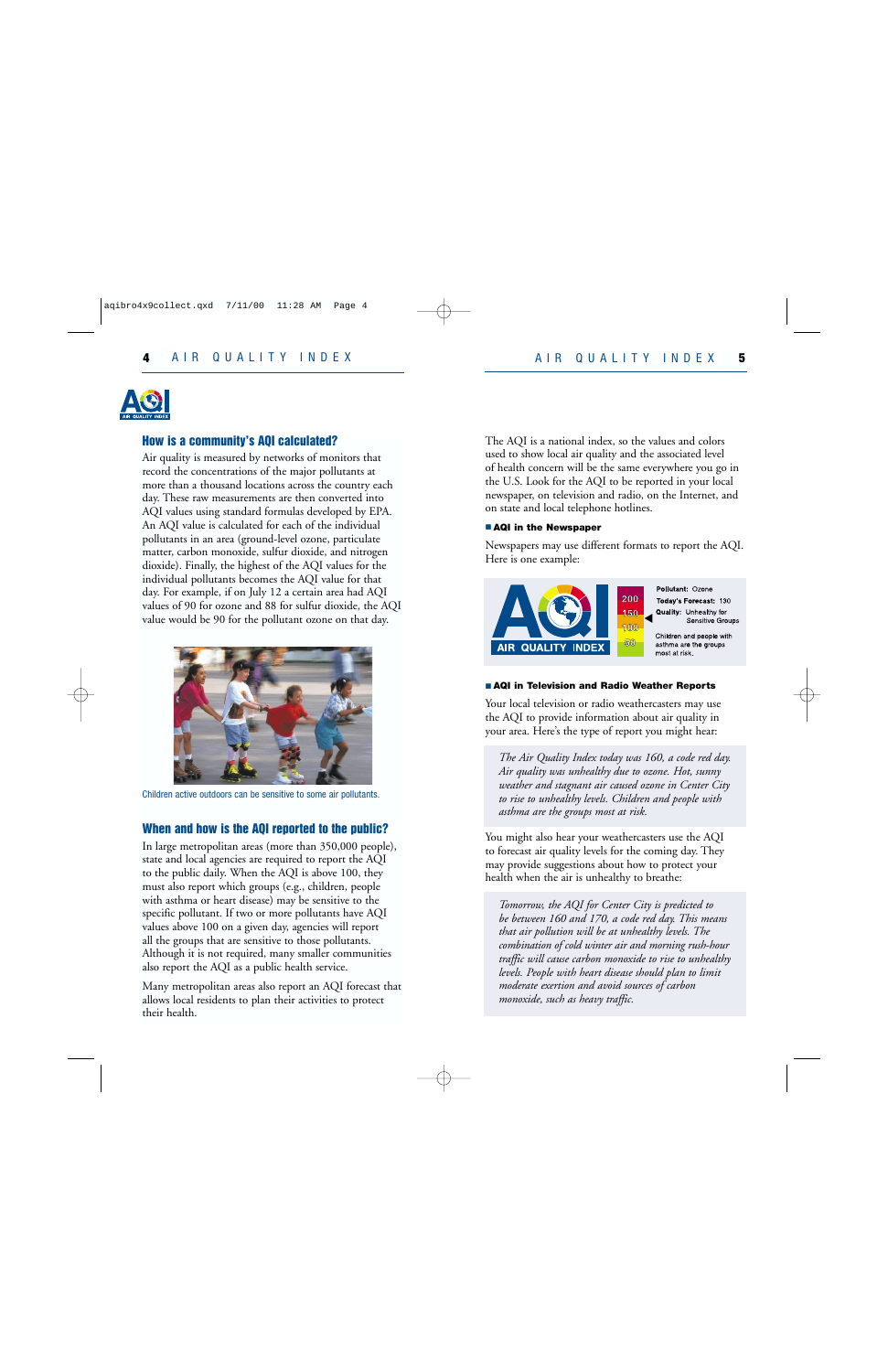

#### ■ AQI on the Internet

EPA's AirNow web site (**www.epa.gov/airnow**) contains general information about air pollution plus real-time and forecast data for ground-level ozone. The web site also contains facts about the health and environmental effects of air pollution, steps you can take to protect your health and reduce pollution, and links to state and local air pollution control agency web sites with local AQI information.

#### What are typical AQI values in most communities?

In many U.S. communities, AQI values are mostly below 100, with values greater than 100 occurring several times a year. Several metropolitan areas in the United States have more severe air pollution problems, and the AQI in these areas may often exceed 100. AQI values higher than 200 are very infrequent, and AQI values above 300 are extremely rare.

AQI values can vary significantly from one season to another. In winter, for example, carbon monoxide is likely to be the pollutant with the highest AQI values in some areas, because cold weather makes it difficult for car emission control systems to operate effectively. In summer, ozone is the most significant air pollutant in many communities, since it forms in the presence of heat and sunlight.

AQI values also can vary depending on the time of day. For example, ozone levels often peak in the afternoon, while carbon monoxide is usually a problem during morning or evening rush hours.

#### How can I avoid being exposed to harmful air pollutants?

The following charts and text tell you where each pollutant comes from, what health effects may occur for each pollutant, and what you can do to protect your health.

### Air Quality Index (AQI): Ozone

| <b>Index</b><br><b>Values</b> | <b>Levels</b><br>of Health<br><b>Concern</b> | <b>Cautionary Statements</b>                                                                                                                                                                                          |
|-------------------------------|----------------------------------------------|-----------------------------------------------------------------------------------------------------------------------------------------------------------------------------------------------------------------------|
| $0 - 50$                      | Good                                         | <b>None</b>                                                                                                                                                                                                           |
| $51 - 100*$                   | <b>Moderate</b>                              | Unusually sensitive people<br>should consider limiting prolonged<br>outdoor exertion.                                                                                                                                 |
| $101 - 150$                   | <b>Unhealthy</b><br>for Sensitive<br>Groups  | Active children and adults,<br>and people with respiratory disease,<br>such as asthma, should limit<br>prolonged outdoor exertion.                                                                                    |
| $151 - 200$                   | <b>Unhealthy</b>                             | Active children and adults, and<br>people with respiratory disease,<br>such as asthma, should avoid<br>prolonged outdoor exertion; everyone<br>else, especially children, should<br>limit prolonged outdoor exertion. |
| $201 - 300$                   | <b>Very Unhealthy</b>                        | Active children and adults, and<br>people with respiratory disease,<br>such as asthma, should avoid all<br>outdoor exertion; everyone else,<br>especially children, should limit<br>outdoor exertion.                 |
| $301 - 500$                   | <b>Hazardous</b>                             | Everyone should avoid<br>all outdoor exertion.                                                                                                                                                                        |

\*Generally, an AQI of 100 for ozone corresponds to an ozone level of 0.08 parts per million (averaged over 8 hours).

### What is ozone?

Ozone is an odorless, colorless gas composed of three atoms of oxygen. Ozone occurs both in the Earth's upper atmosphere and at ground level. Ozone can be good or bad, depending on where it is found:

■ Good Ozone. Ozone occurs naturally in the Earth's upper atmosphere—10 to 30 miles above the Earth's surface—where it forms a protective layer that shields us from the sun's harmful ultraviolet rays. This beneficial ozone is gradually being destroyed by manmade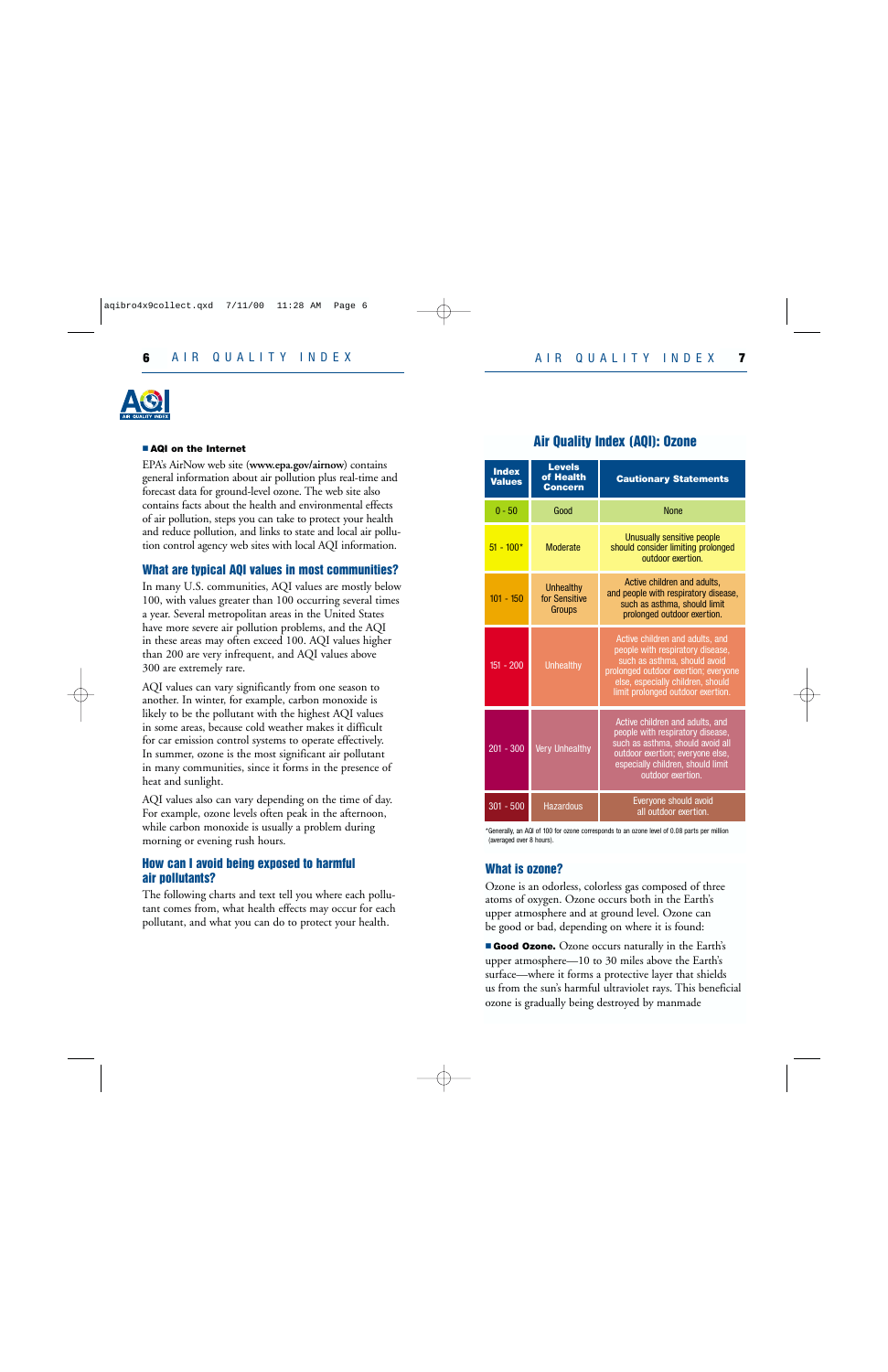

chemicals. An area where ozone has been significantly depleted—for example, over the North or South pole—is sometimes called a "hole in the ozone."

■ Bad Ozone. In the Earth's lower atmosphere, near ground level, ozone is formed when pollutants emitted by cars, power plants, industrial boilers, refineries, chemical plants, and other sources react chemically in the presence of sunlight. Ozone at ground level is a harmful pollutant. Ozone pollution is a concern during the summer months, when the weather conditions needed to form it—lots of sun, hot temperatures normally occur.



The risk of exposure to unhealthy levels of ozone is greatest during summer months.

#### What are the health effects and who is most at risk?

Roughly one out of every three people in the United States is at a higher risk of experiencing ozone-related health effects. Sensitive people include children and adults who are active outdoors, people with respiratory disease, such as asthma, and people with unusual sensitivity to ozone.

■ One group at high risk from ozone exposure is active children because this group often spends a large part of the summer playing outdoors. However, people of all ages who are active outdoors are at increased risk because, during physical activity, ozone penetrates deeper into the parts of the lungs that are more vulnerable to injury.

- People with respiratory diseases that make their lungs more vulnerable to ozone may experience health effects earlier and at lower ozone levels than less sensitive individuals.
- Though scientists don't yet know why, some healthy people experience health effects at more moderate levels of outdoor exertion or at lower ozone levels than the average person.
- Ozone can irritate the respiratory system, causing coughing, throat irritation, and/or an uncomfortable sensation in the chest.

■ Ozone can reduce lung function and make it more difficult to breathe deeply and vigorously. Breathing may become more rapid and shallow than normal. This reduction in lung function may limit a person's ability to engage in vigorous outdoor activities.

■ Ozone can aggravate asthma. When ozone levels are high more people with asthma have attacks that require a doctor's attention or the use of additional medication. One reason this happens is that ozone makes people more sensitive to allergens, the most common triggers of asthma attacks.

■ Ozone can increase susceptibility to respiratory infections.

■ Ozone can inflame and damage the lining of the lungs. Within a few days, the damaged cells are shed and replaced—much like the skin peels after a sunburn. Animal studies suggest that if this type of inflammation happens repeatedly over a long time period (months, years, a lifetime), lung tissue may become permanently scarred, resulting in less lung elasticity, permanent loss of lung function, and a lower quality of life.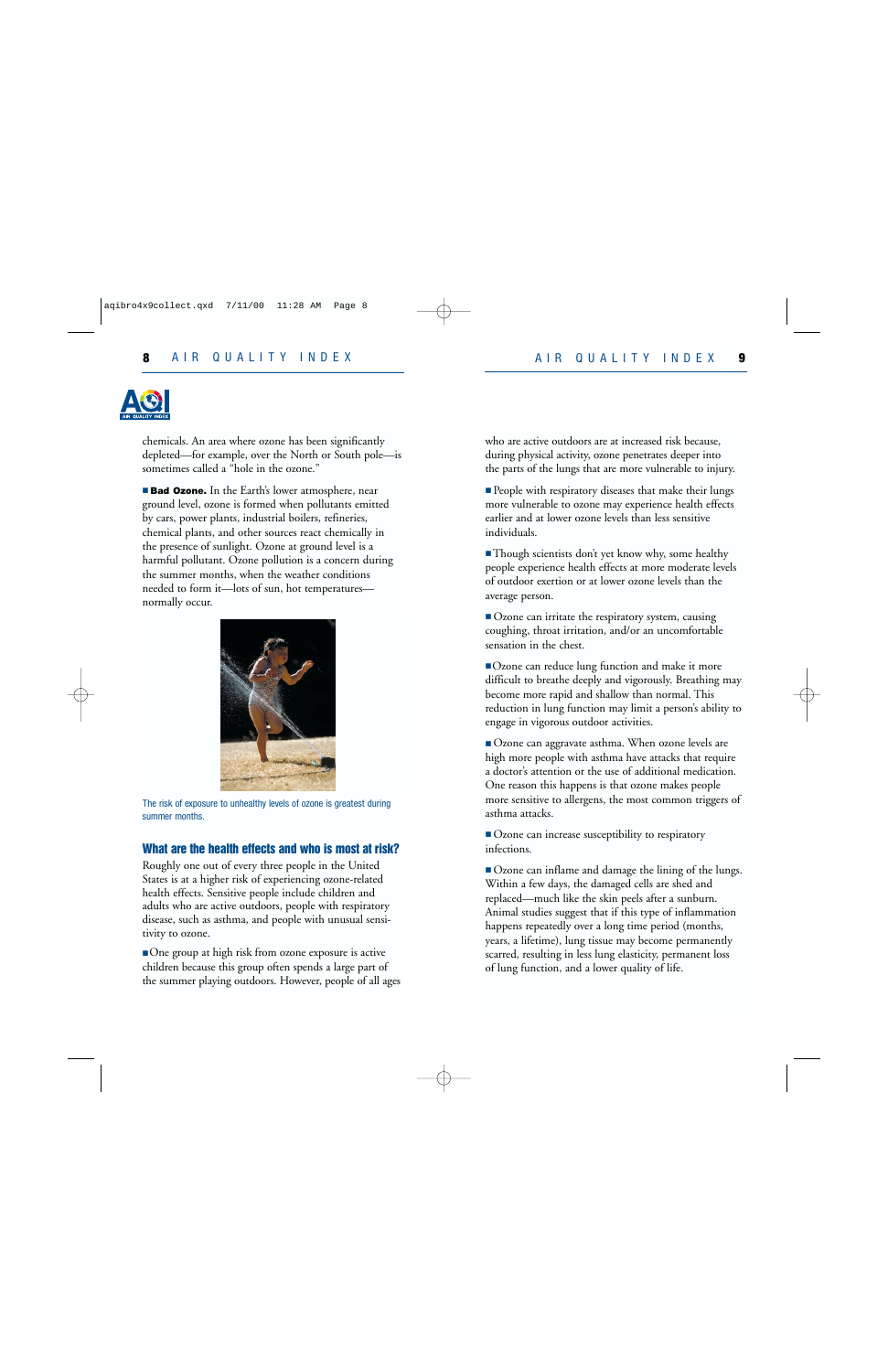

## Air Quality Index (AQI): Particulate Matter (PM)

| <b>Index</b>  | <b>Levels</b><br>of Health                  | <b>Cautionary Statements*</b>                                                                                                                                                        |                                                                                                                                                                                                                  |  |
|---------------|---------------------------------------------|--------------------------------------------------------------------------------------------------------------------------------------------------------------------------------------|------------------------------------------------------------------------------------------------------------------------------------------------------------------------------------------------------------------|--|
| <b>Values</b> | <b>Concern</b>                              | $PM_{2.5}$                                                                                                                                                                           | $PM_{10}$                                                                                                                                                                                                        |  |
| $0 - 50$      | Good                                        | <b>None</b>                                                                                                                                                                          | <b>None</b>                                                                                                                                                                                                      |  |
| $51 - 100**$  | <b>Moderate</b>                             | <b>None</b>                                                                                                                                                                          | <b>None</b>                                                                                                                                                                                                      |  |
| $101 - 150$   | <b>Unhealthy</b><br>for Sensitive<br>Groups | People with res-<br>piratory or heart<br>disease, the eld-<br>erly, and children<br>should limit pro-<br>longed exertion.                                                            | People with<br>respiratory<br>disease, such<br>as asthma.<br>should limit out-<br>door exertion.                                                                                                                 |  |
| $151 - 200$   | <b>Unhealthy</b>                            | People with<br>respiratory or<br>heart disease,<br>the elderly, and<br>children should<br>avoid prolonged<br>exertion; every-<br>one else should<br>limit prolonged<br>exertion.     | People with res-<br>piratory disease,<br>such as asthma,<br>should avoid out-<br>door exertion:<br>everyone else,<br>especially the<br>elderly and chil-<br>dren, should<br>limit prolonged<br>outdoor exertion. |  |
| $201 - 300$   | Very<br><b>Unhealthy</b>                    | People with<br>respiratory or<br>heart disease,<br>the elderly, and<br>children should<br>avoid any out-<br>door activity;<br>everyone else<br>should avoid pro-<br>longed exertion. | People with respi-<br>ratory disease,<br>such as asthma.<br>should avoid any<br>outdoor activity;<br>everyone else,<br>especially the eld-<br>erly and children.<br>should limit out-<br>door exertion.          |  |
| $301 - 500$   | <b>Hazardous</b>                            | Everyone should<br>avoid any outdoor<br>exertion; people<br>with respiratory<br>or heart disease,<br>the elderly, and<br>children should<br>remain indoors.                          | Everyone should<br>avoid any out-<br>door exertion:<br>people with res-<br>piratory disease,<br>such as asthma,<br>should remain<br>indoors.                                                                     |  |

- \* PM has two sets of cautionary statements, which correspond to the two sizes of PM that are measured: • Particles up to 2.5 micrometers in diameter (PM<sub>2.5</sub>)
	- Particles up to 10 micrometers in diameter  $(PM_{10})$
- \*\* An AQI of 100 for PM<sub>2.5</sub> corresponds to a PM<sub>2.5</sub> level of 40 micrograms per cubic meter (averaged over 24 hours).
	- An AQI of 100 for  $PM_{10}$  corresponds to a  $PM_{10}$  level of 150 micrograms per cubic meter (averaged over 24 hours).

#### What is particulate matter?

The term "particulate matter" (PM) includes both solid particles and liquid droplets found in air. Many manmade and natural sources emit PM directly or emit other pollutants that react in the atmosphere to form PM. These solid and liquid particles come in a wide range of sizes. Particles less than 10 micrometers in diameter tend to pose the greatest health concern because they can be inhaled into and accumulate in the respiratory system. Particles less than 2.5 micrometers in diameter are referred to as "fine" particles. Sources of fine particles include all types of combustion (motor vehicles, power plants, wood burning, etc.) and some industrial processes. Particles with diameters between 2.5 and 10 micrometers are referred to as "coarse." Sources of coarse particles include crushing or grinding operations, and dust from paved or unpaved roads.

#### What are the health effects and who is most at risk?

Both fine and coarse particles can accumulate in the respiratory system and are associated with numerous health effects. Coarse particles can aggravate respiratory conditions such as asthma. Exposure to fine particles is associated with several serious health effects, including premature death. Adverse health effects have been associated with exposures to PM over both short periods (such as a day) and longer periods (a year or more).

■ When exposed to PM, people with existing heart or lung diseases—such as asthma, chronic obstructive pulmonary disease, congestive heart disease, or ischemic heart disease—are at increased risk of premature death or admission to hospitals or emergency rooms.

■ The elderly also are sensitive to PM exposure. They are at increased risk of admission to hospitals or emergency rooms and premature death from heart or lung diseases.

■ When exposed to PM, children and people with existing lung disease may not be able to breathe as deeply or vigorously as they normally would, and they may experience symptoms such as coughing and shortness of breath.

■ PM can increase susceptibility to respiratory infections and can aggravate existing respiratory diseases, such as asthma and chronic bronchitis, causing more use of medication and more doctor visits.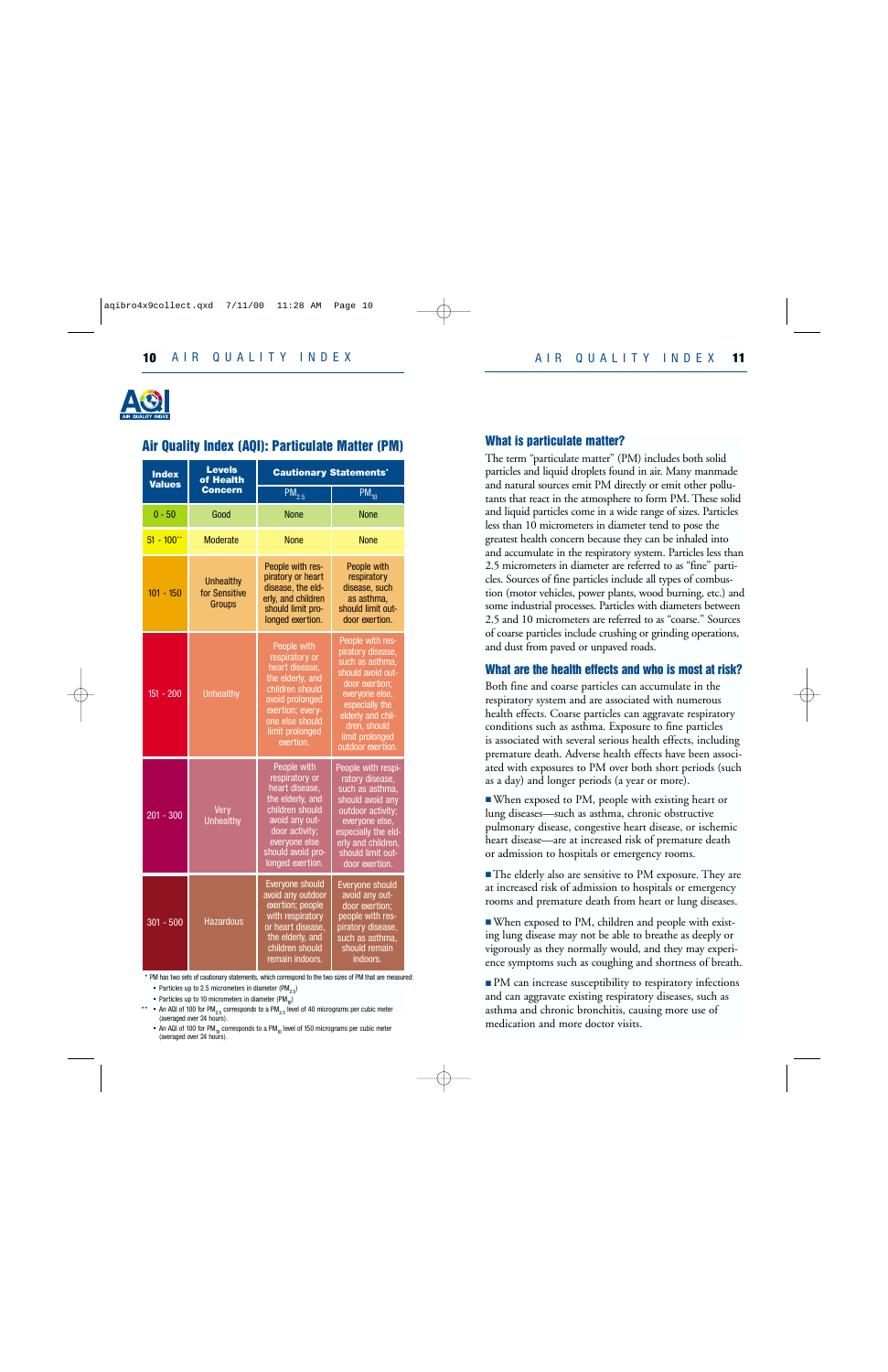

# Air Quality Index (AQI): Carbon Monoxide (CO)

| <b>Index Values</b> | <b>Levels of</b><br><b>Health Concern</b> | <b>Cautionary</b><br><b>Statements</b>                                                                                                                                               |
|---------------------|-------------------------------------------|--------------------------------------------------------------------------------------------------------------------------------------------------------------------------------------|
| $0 - 50$            | Good                                      | <b>None</b>                                                                                                                                                                          |
| $51 - 100*$         | <b>Moderate</b>                           | <b>None</b>                                                                                                                                                                          |
| $101 - 150$         | Unhealthy for<br><b>Sensitive Groups</b>  | People with cardiovascu-<br>lar disease, such as<br>angina, should limit<br>heavy exertion and<br>avoid sources of CO.<br>such as heavy traffic.                                     |
| $151 - 200$         | <b>Unhealthy</b>                          | People with cardiovascu-<br>lar disease, such as<br>angina, should limit<br>moderate exertion and<br>avoid sources of CO.<br>such as heavy traffic.                                  |
| $201 - 300$         | <b>Very Unhealthy</b>                     | People with cardiovascu-<br>lar disease, such as angi-<br>na. should avoid exertion<br>and sources of CO, such<br>as heavy traffic.                                                  |
| $301 - 500$         | <b>Hazardous</b>                          | People with cardiovascu-<br>lar disease, such as<br>angina, should avoid<br>exertion and sources of<br>CO, such as heavy traf-<br>fic; everyone else should<br>limit heavy exertion. |

\* An AQI of 100 for carbon monoxide corresponds to a CO level of 9 parts per million (averaged over 8 hours).

#### What is carbon monoxide?

Carbon monoxide (CO) is an odorless, colorless gas. It forms when the carbon in fuels does not completely burn. Vehicle exhaust contributes roughly 60 percent of all carbon monoxide emissions nationwide, and up to 95 percent in cities. Other sources include fuel combustion in industrial processes and natural sources such as wildfires. Carbon monoxide concentrations typically are

highest during cold weather, because cold temperatures make combustion less complete and cause inversions that trap pollutants low to the ground.

#### What are the health effects and who is most at risk?

Carbon monoxide enters the bloodstream through the lungs and binds chemically to hemoglobin, the substance in blood that carries oxygen to cells. In this way, carbon monoxide reduces the amount of oxygen reaching the body's organs and tissues.

■ People with cardiovascular disease, such as angina, are most at risk from carbon monoxide. These individuals may experience chest pain and more cardiovascular symptoms if they are exposed to carbon monoxide, particularly while exercising.



Vehicle exhaust contributes roughly 60 percent of all carbon monoxide emissions nationwide.

■ People with marginal or compromised cardiovascular and respiratory systems (for example, individuals with congestive heart failure, cerebrovascular disease, anemia, chronic obstructive lung disease), and possibly fetuses and young infants, may also be at greater risk from carbon monoxide pollution.

■ In healthy individuals, exposure to higher levels of carbon monoxide can affect mental alertness and vision.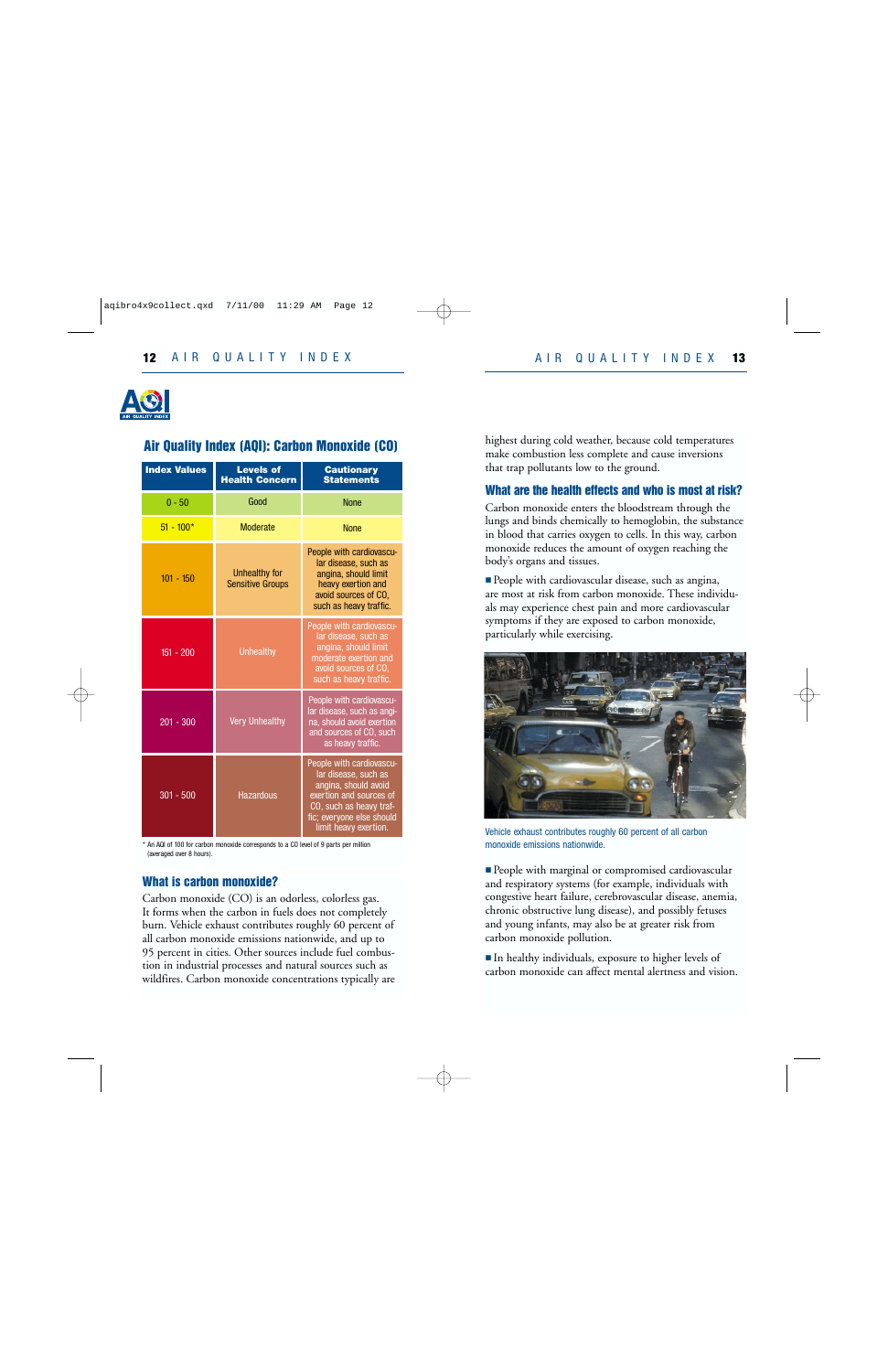

# Air Quality Index (AQI): Sulfur Dioxide (SO<sub>2</sub>)

| <b>Index Values</b> | <b>Levels of</b><br><b>Health Concern</b> | <b>Cautionary</b><br><b>Statements</b>                                                                                                                 |
|---------------------|-------------------------------------------|--------------------------------------------------------------------------------------------------------------------------------------------------------|
| $0 - 50$            | Good                                      | <b>None</b>                                                                                                                                            |
| $51 - 100*$         | <b>Moderate</b>                           | <b>None</b>                                                                                                                                            |
| $101 - 150$         | Unhealthy for<br><b>Sensitive Groups</b>  | People with asthma<br>should consider limiting<br>outdoor exertion.                                                                                    |
| $151 - 200$         | Unhealthy                                 | Children, asthmatics,<br>and people with heart or<br>lung disease should limit<br>outdoor exertion.                                                    |
| $201 - 300$         | <b>Very Unhealthy</b>                     | Children, asthmatics,<br>and people with heart or<br>lung disease should<br>avoid outdoor exertion;<br>everyone else should<br>limit outdoor exertion. |
| $301 - 500$         | <b>Hazardous</b>                          | Children, asthmatics,<br>and people with heart or<br>lung disease should<br>remain indoors;<br>everyone else should<br>avoid outdoor exertion.         |

 $*$  An AQI of 100 for sulfur dioxide corresponds to an SO<sub>2</sub> level of 0.14 parts per million (averaged over 24 hours).

#### What is sulfur dioxide?

Sulfur dioxide  $(SO<sub>2</sub>)$ , a colorless, reactive gas, is produced during the burning of sulfur-containing fuels such as coal and oil, during metal smelting, and by other industrial processes. Major sources include power plants and industrial boilers. Generally, the highest concentrations of sulfur dioxide are found near large industrial sources.

#### What are the health effects and who is most at risk?

■ Children and adults with asthma who are active outdoors are most vulnerable to the health effects of sulfur dioxide. The primary effect they experience, even with brief exposure, is a narrowing of the airways (called

bronchoconstriction), which may cause symptoms such as wheezing, chest tightness, and shortness of breath. Symptoms increase as sulfur dioxide concentrations and/or breathing rates increase. When exposure ceases, lung function typically returns to normal within an hour.



Children and adults with asthma who are active outdoors are most vulnerable to the health effects of sulfur dioxide.

■ At very high levels, sulfur dioxide may cause wheezing, chest tightness, and shortness of breath in people who do not have asthma.

■ Long-term exposure to both sulfur dioxide and fine particles can cause respiratory illness, alter the lung's defense mechanisms, and aggravate existing cardiovascular disease. People who may be most susceptible to these effects include individuals with cardiovascular disease or chronic lung disease, as well as children and the elderly.